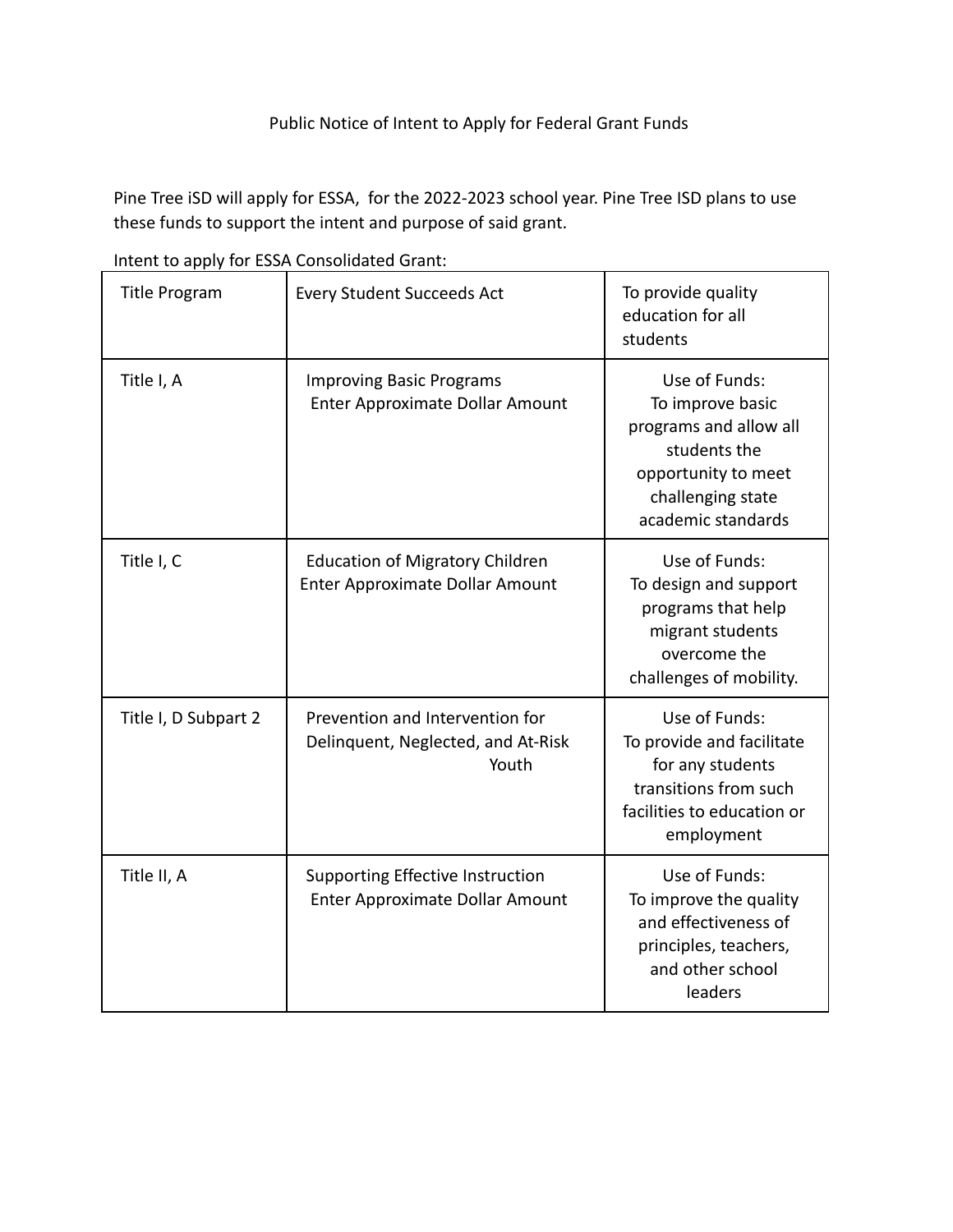| Title III, ELA              | Engligh Language Acquisition,<br>Language Enhancement, and<br>Academic Achievement Act | Use of Funds:<br>To assist Emerging<br>Bilingual students with<br>attaining English<br>proficiency as develop<br>high levels of academic<br>achievement in English                                                                                       |
|-----------------------------|----------------------------------------------------------------------------------------|----------------------------------------------------------------------------------------------------------------------------------------------------------------------------------------------------------------------------------------------------------|
| Title IV, Part A<br>Program | <b>Student Support and Academic</b><br>Enrichment                                      | Use of Funds:<br>1. Provide all students<br>access to a<br>well-rounded education<br>2. Improve academic<br>outcomes by<br>maintaining safe and<br>healthy students<br>3. Improve the use of<br>technology to advance<br>student academic<br>achievement |

To meet the intent and purpose of the ESSA grant program and support the provision of a quality education for all students, we plan to use o*ur entitlement of Dollar Amount* for the purposes listed above in each Title area.